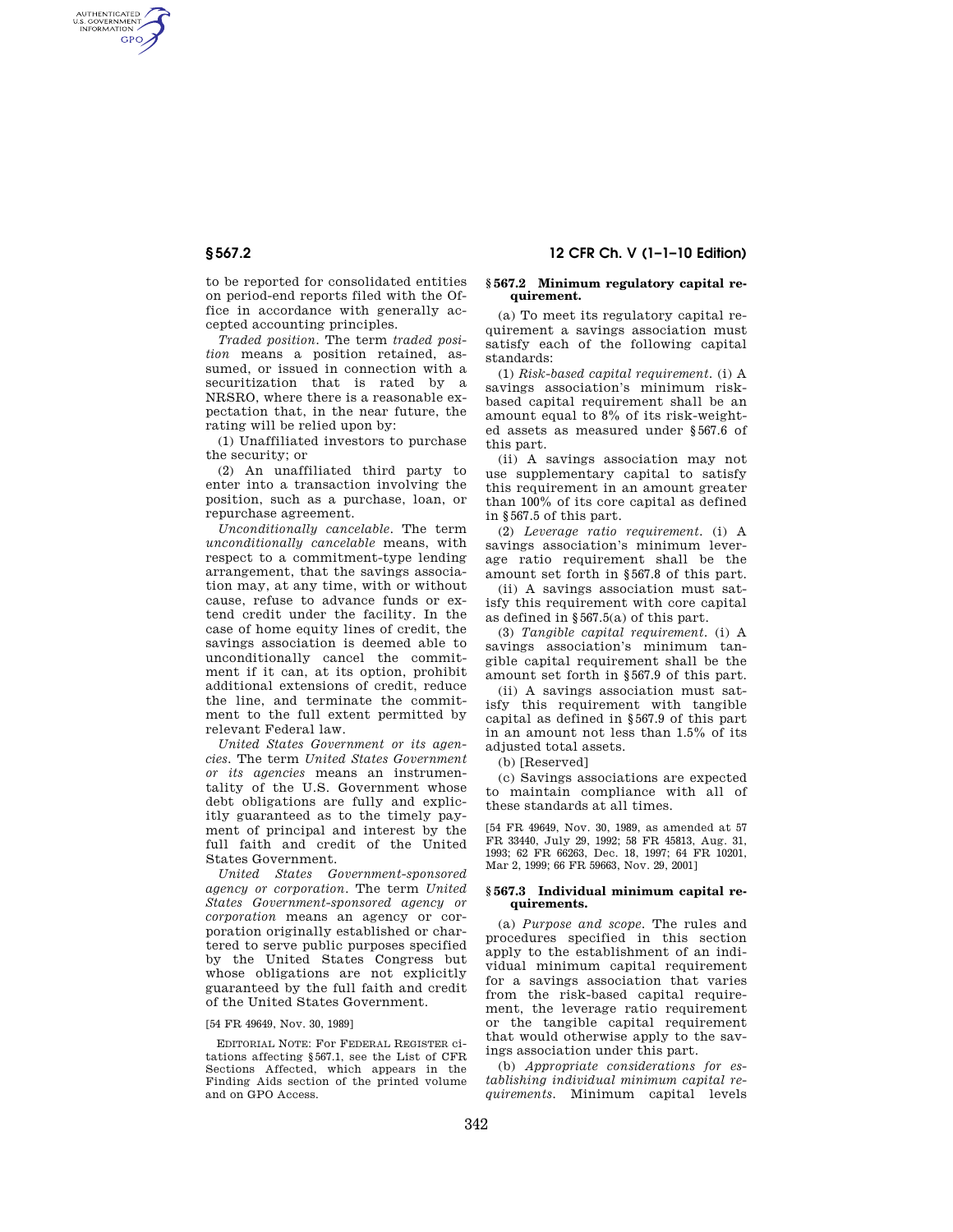## **Office of Thrift Supervision, Treasury § 567.3**

higher than the risk-based capital requirement, the leverage ratio requirement or the tangible capital requirement required under this part may be appropriate for individual savings associations. Increased individual minimum capital requirements may be established upon a determination that the savings association's capital is or may become inadequate in view of its circumstances. For example, higher capital levels may be appropriate for:

(1) A savings association receiving special supervisory attention;

(2) A savings association that has or is expected to have losses resulting in capital inadequacy;

(3) A savings association that has a high degree of exposure to interest rate risk, prepayment risk, credit risk, concentration of credit risk, certain risks arising from nontraditional activities, or similar risks; or a high proportion of off-balance sheet risk, especially standby letters of credit;

(4) A savings association that has poor liquidity or cash flow;

(5) A savings association growing, either internally or through acquisitions, at such a rate that supervisory problems are presented that are not dealt with adequately by other Office regulations or other guidance;

(6) A savings association that may be adversely affected by the activities or condition of its holding company, affiliate(s), subsidiaries, or other persons or savings associations with which it has significant business relationships, including concentrations of credit;

(7) A savings association with a portfolio reflecting weak credit quality or a significant likelihood of financial loss, or that has loans in nonperforming status or on which borrowers fail to comply with repayment terms;

(8) A savings association that has inadequate underwriting policies, standards, or procedures for its loans and investments; or

(9) A savings association that has a record of operational losses that exceeds the average of other, similarly situated savings associations; has management deficiencies, including failure to adequately monitor and control financial and operating risks, particularly the risks presented by concentrations of credit and nontraditional activities; or has a poor record of supervisory compliance.

(c) *Standards for determination of appropriate individual minimum capital requirements.* The appropriate minimum capital level for an individual savings association cannot be determined solely through the application of a rigid mathematical formula or wholly objective criteria. The decision is necessarily based, in part, on subjective judgment grounded in agency expertise. The factors to be considered in the determination will vary in each case and may include, for example:

(1) The conditions or circumstances leading to the determination that a higher minimum capital requirement is appropriate or necessary for the savings association;

(2) The exigency of those circumstances or potential problems;

(3) The overall condition, management strength, and future prospects of the savings association and, if applicable, its holding company, subsidiaries, and affiliates;

(4) The savings association's liquidity, capital and other indicators of financial stability, particularly as compared with those of similarly situated savings associations; and

(5) The policies and practices of the savings association's directors, officers, and senior management as well as the internal control and internal audit systems for implementation of such adopted policies and practices.

(d) *Procedures*—(1) *Notification.* When the OTS determines that a minimum capital requirement is necessary or appropriate for a particular savings association, it shall notify the savings association in writing of its proposed individual minimum capital requirement; the schedule for compliance with the new requirement; and the specific causes for determining that the higher individual minimum capital requirement is necessary or appropriate for the savings association. The OTS shall forward the notifying letter to the appropriate state supervisor if a statechartered savings association would be subject to an individual minimum capital requirement.

(2) *Response.* (i) The response shall include any information that the savings association wants the OTS to consider